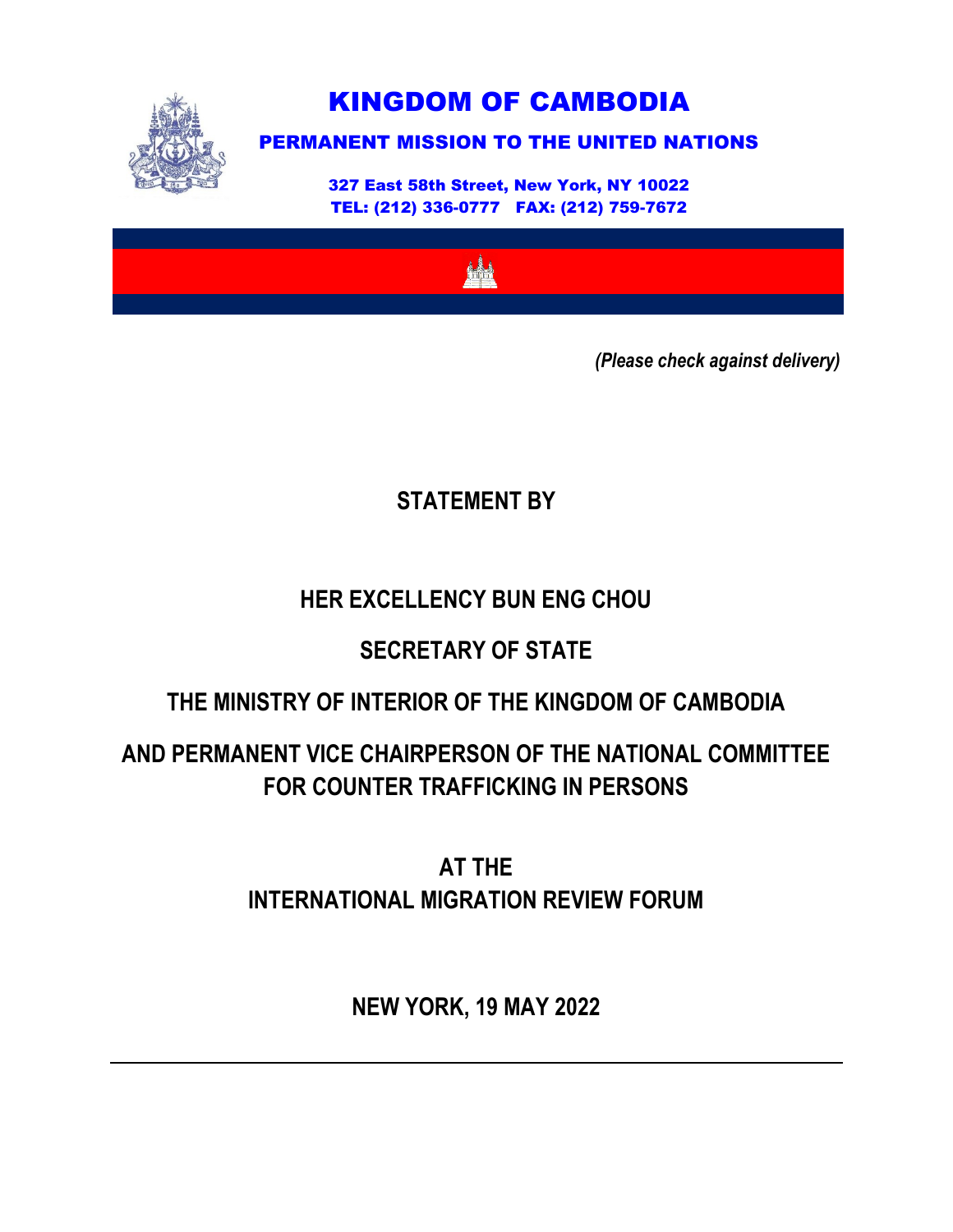### **Distinguished delegates,**

First of all, allow me to express my profound thanks, on behalf of the Royal Government of Cambodia, for giving a chance to Cambodia to act as a GCM Champion Country initiative;

Cambodia aligns itself with the statement delivered by Indonesia on behalf of the GCM Champion Countries. Cambodia supports the adoption of **the Progress Declaration of the International Migration Review Forum and is committed to** working closely with all partners and stakeholders in advancing the 23 objectives of the GCM. In this connection, let me highlight as follows:

#### **One. To promote inclusive societies in COVID-19 response and recovery,**

The Royal Government of Cambodia, will continue to increase national efforts and cooperation with all stakeholders to include migrants in the national response to Covid-19 and healthcare coverage through "National Policy on Migrant's Health" by addressing the specific vulnerabilities to mental and physical health issues, faced and are facing during migration cycle. The Migrant Health Policy endorsed in 2021 with its 10 years National Strategic Plan will be operationalised by the whole government and society approach. Cambodia aims to achieve concrete improvements in universal health coverage and migrants' access to essential health services by the next IMRF. Furthermore, women are targeted to be given health consideration, economic opportunities, skills development and recognition to prevent them further from labour exploitations and trafficking in persons.

#### **Two- To promote safe and regular migration**

The Royal Government of Cambodia (RGC) has made its commitment to fulfil the objectives set out in the Compact by selecting three priority objectives: objectives 1, 11 and 23 to be key step forward, and will address other relevant objectives by strengthening internal, regional and global cooperation. As a supporter of the GCM since its inception, and as a member of the GCM 'Champion' initiative'; we will use this opportunity to share lessons learned, key insights, and best practices with other countries from the national efforts to implement the GCM, and will achieve its National Implementation Plan (2023-2025) actively. By the next IMRF (2026) it will be able to demonstrate concrete results and improvements achieved ,.

#### **Three- To ensure that Children in migration are also well protected**

Migrants, especially those who are in undocumented status, both adults, children unaccompanied - and migrants' children born abroad, are in keeping or receiving civil status documents and birth registration; and encounter difficulties in exercising their basic rights, and to access basic services, including education and decent work, due to the lack of legal identity and related legal documents. Those children may fall into worst situation than their parents as they may face any forms of discrimination, exploitation, violation, trafficking and become displaced persons, stateless people and/or slave. In response, the consular authorities of the country of origin can play a critical role to remedy these obstacles. **In this regard**, collaboration between origin and destination countries is necessary for gathering accurate and disaggregated data, especially of children, to enable both countries to set up appropriate solutions or procedures to encounter the gaps in ensuring that **children on the move**, **migrant's children** and **children left behind** are well protected.

**In conclusion**, Cambodia reiterate its strong support for the Progress Declaration and attaches great important to the implementation of GCM objectives by addressing the challenges and gaps in policies and practices, strengthening collaboration with all stakeholders, both government, non-governmental organizations and private sector and sharing best practices among GCM Champion Countries and other Member States.